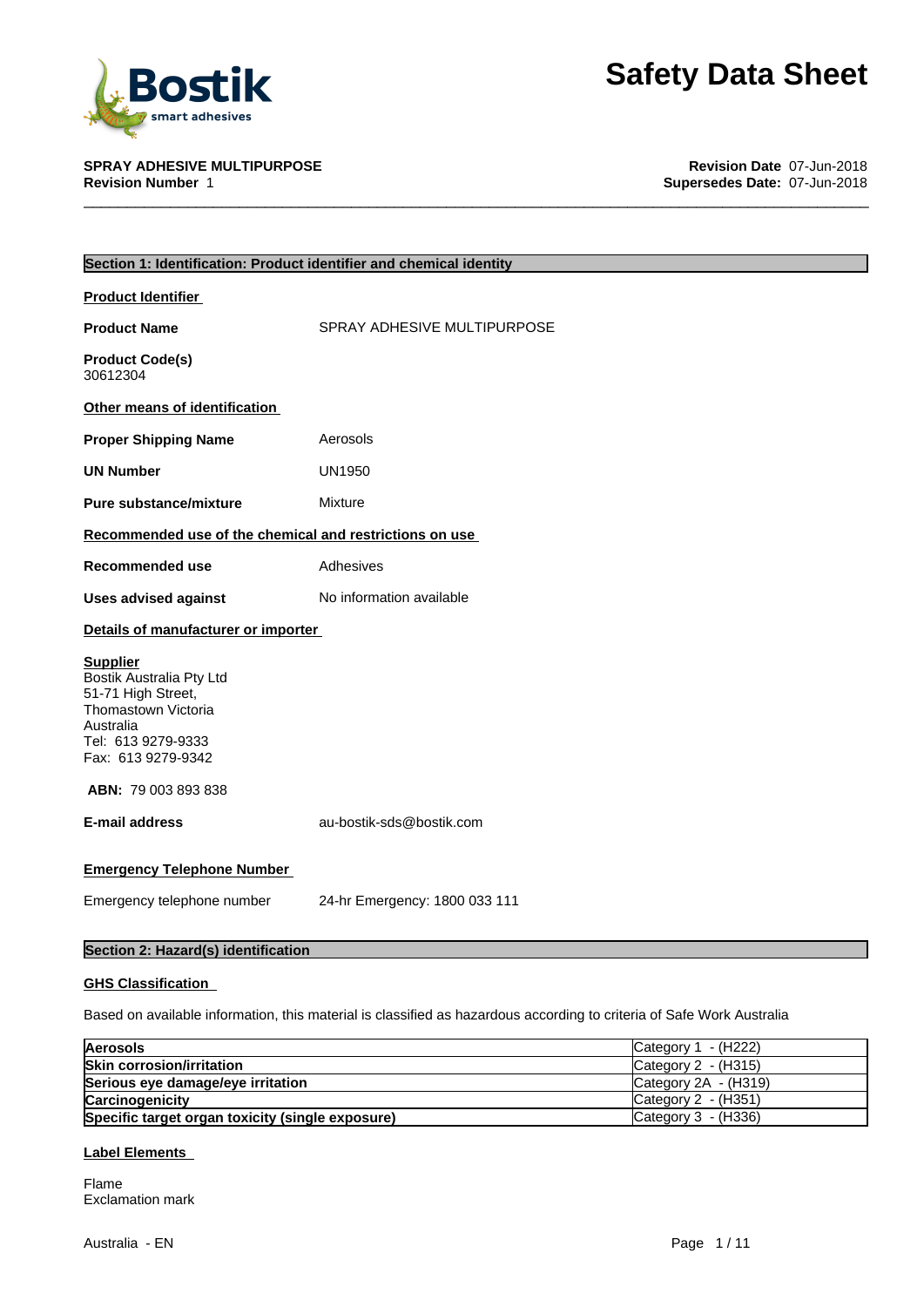\_\_\_\_\_\_\_\_\_\_\_\_\_\_\_\_\_\_\_\_\_\_\_\_\_\_\_\_\_\_\_\_\_\_\_\_\_\_\_\_\_\_\_\_\_\_\_\_\_\_\_\_\_\_\_\_\_\_\_\_\_\_\_\_\_\_\_\_\_\_\_\_\_\_\_\_\_\_\_\_\_\_\_\_\_\_\_\_\_\_\_ **SPRAY ADHESIVE MULTIPURPOSE Revision Date** 07-Jun-2018 **Revision Number** 1 **Supersedes Date:** 07-Jun-2018

Health hazard



**Signal word** DANGER!

#### **Hazard statements**

H222 - Extremely flammable aerosol

- H315 Causes skin irritation
- H319 Causes serious eye irritation
- H336 May cause drowsiness or dizziness
- H351 Suspected of causing cancer

H373 - May cause damage to organs through prolonged or repeated exposure

### **Precautionary Statements - Prevention**

Obtain special instructions before use

Do not handle until all safety precautions have been read and understood

Use personal protective equipment as required

Wash face, hands and any exposed skin thoroughly after handling

Use only outdoors or in a well-ventilated area

Do not breathe dust/fume/gas/mist/vapors/spray

Keep away from heat, hot surfaces, sparks, open flames and other ignition sources. No smoking

Pressurized container: Do not pierce or burn, even after use

Do not spray on an open flame or other ignition source

### **Precautionary Statements - Response**

IF exposed or concerned: Get medical advice/attention

IF IN EYES: Rinse cautiously with water for several minutes. Remove contact lenses, if present and easy to do. Continue rinsing

If eye irritation persists: Get medical advice/attention

IF ON SKIN: Wash with plenty of soap and water

If skin irritation occurs: Get medical advice/attention

Take off contaminated clothing and wash before reuse

IF INHALED: Remove victim to fresh air and keep at rest in a position comfortable for breathing

### **Precautionary Statements - Storage**

Store locked up

Store in a well-ventilated place. Keep container tightly closed

Protect from sunlight. Do not expose to temperatures exceeding 50 °C/122 °F

Protect from sunlight

**Precautionary Statements - Disposal**

Dispose of contents/container to an approved waste disposal plant

### **Other Hazards**

**Standard for Uniform Scheduling of Medicines and Poisons (SUSMP)** Classified as a scheduled poison according to the Standard for Uniform Scheduling of Medicines and Poisons (SUSMP)

**Poison Schedule Number** Not applicable

### **Section 3: Composition and information on ingredients, in accordance with Schedule 8**

**Substance** 

Not applicable

**Mixture**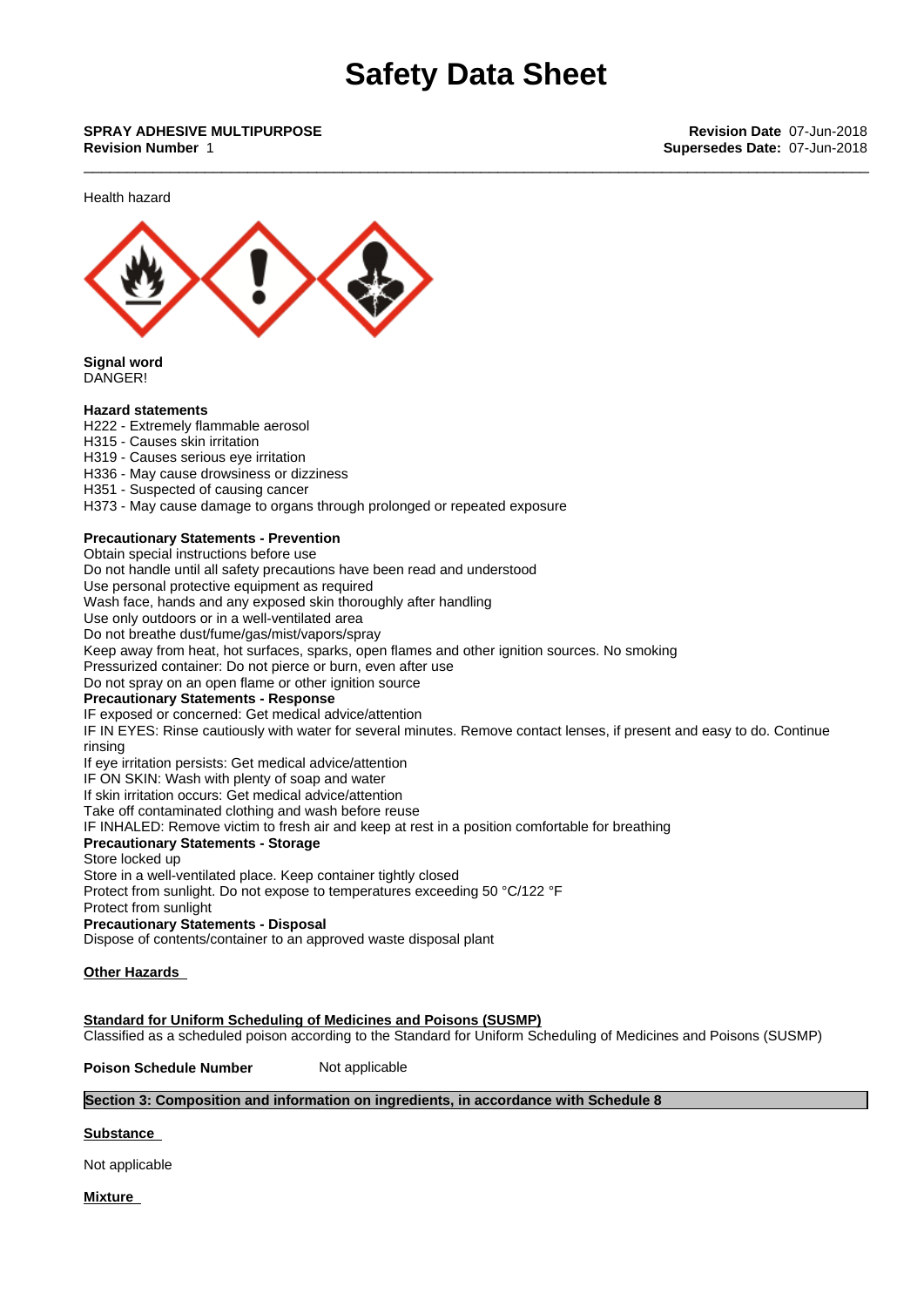| <b>Chemical Name</b>      | CAS No      | Weight-%       |
|---------------------------|-------------|----------------|
| 2-Methylpentane           | 107-83-5    | $30 - 40%$     |
| Methylene chloride        | 75-09-2     | $10 - 30\%$    |
| In-Heptane                | 142-82-5    | $0 - 10%$      |
| Cyclohexane               | 110-82-7    | $0 - 10%$      |
| Methylcyclohexane         | 108-87-2    | $0 - 10%$      |
| Non-hazardous ingredients | Proprietary | <b>Balance</b> |

| <b>Section 4: First aid measures</b>                        |                                                                                                                                                                                                                                                                                              |
|-------------------------------------------------------------|----------------------------------------------------------------------------------------------------------------------------------------------------------------------------------------------------------------------------------------------------------------------------------------------|
| Emergency telephone number                                  | Poisons Information Center, Australia: 13 11 26<br>Poisons Information Center, New Zealand: 0800 764 766                                                                                                                                                                                     |
| <b>FIRST AID</b>                                            |                                                                                                                                                                                                                                                                                              |
| <b>General advice</b>                                       | Show this safety data sheet to the doctor in attendance. IF exposed or concerned: Get<br>medical advice/attention.                                                                                                                                                                           |
| <b>Inhalation</b>                                           | Remove to fresh air. IF exposed or concerned: Get medical advice/attention. Get<br>medical attention immediately if symptoms occur.                                                                                                                                                          |
| Eye contact                                                 | Rinse immediately with plenty of water, also under the eyelids, for at least 15 minutes.<br>Remove contact lenses, if present and easy to do. Continue rinsing. Keep eye wide open<br>while rinsing. Do not rub affected area. Get medical attention if irritation develops and<br>persists. |
| <b>Skin contact</b>                                         | Wash off immediately with soap and plenty of water for at least 15 minutes. Get medical<br>attention if irritation develops and persists.                                                                                                                                                    |
| Ingestion                                                   | Do NOT induce vomiting. Clean mouth with water and drink afterwards plenty of water.<br>Never give anything by mouth to an unconscious person. Call a physician.                                                                                                                             |
| Self-protection of the first aider                          | Remove all sources of ignition. Ensure that medical personnel are aware of the<br>material(s) involved, take precautions to protect themselves and prevent spread of<br>contamination. Wear personal protective clothing (see section 8). Avoid contact with<br>skin, eyes or clothing.      |
| Most important symptoms and effects, both acute and delayed |                                                                                                                                                                                                                                                                                              |
| <b>Symptoms</b>                                             | Burning sensation.                                                                                                                                                                                                                                                                           |
|                                                             | Indication of any immediate medical attention and special treatment needed                                                                                                                                                                                                                   |
| Note to physicians                                          | Treat symptomatically.                                                                                                                                                                                                                                                                       |
| <b>Section 5: Firefighting measures</b>                     |                                                                                                                                                                                                                                                                                              |
| <b>Suitable Extinguishing Media</b>                         |                                                                                                                                                                                                                                                                                              |
| <b>Suitable Extinguishing Media</b>                         | Dry chemical. Carbon dioxide (CO2). Water spray.                                                                                                                                                                                                                                             |
| Unsuitable extinguishing media                              | DO NOT EXTINGUISH A LEAKING GAS FIRE UNLESS LEAK CAN BE STOPPED.                                                                                                                                                                                                                             |
| Special exposure hazards in a fire                          |                                                                                                                                                                                                                                                                                              |
|                                                             |                                                                                                                                                                                                                                                                                              |

**Specific hazards arising from the chemical** Risk of ignition. Keep product and empty container away from heat and sources of ignition. In the event of fire, cool tanks with water spray. Fire residues and contaminated fire extinguishing water must be disposed of in accordance with local regulations. Cylinders may rupture under extreme heat. Damaged cylinders should be handled only by specialists. Containers may explode when heated.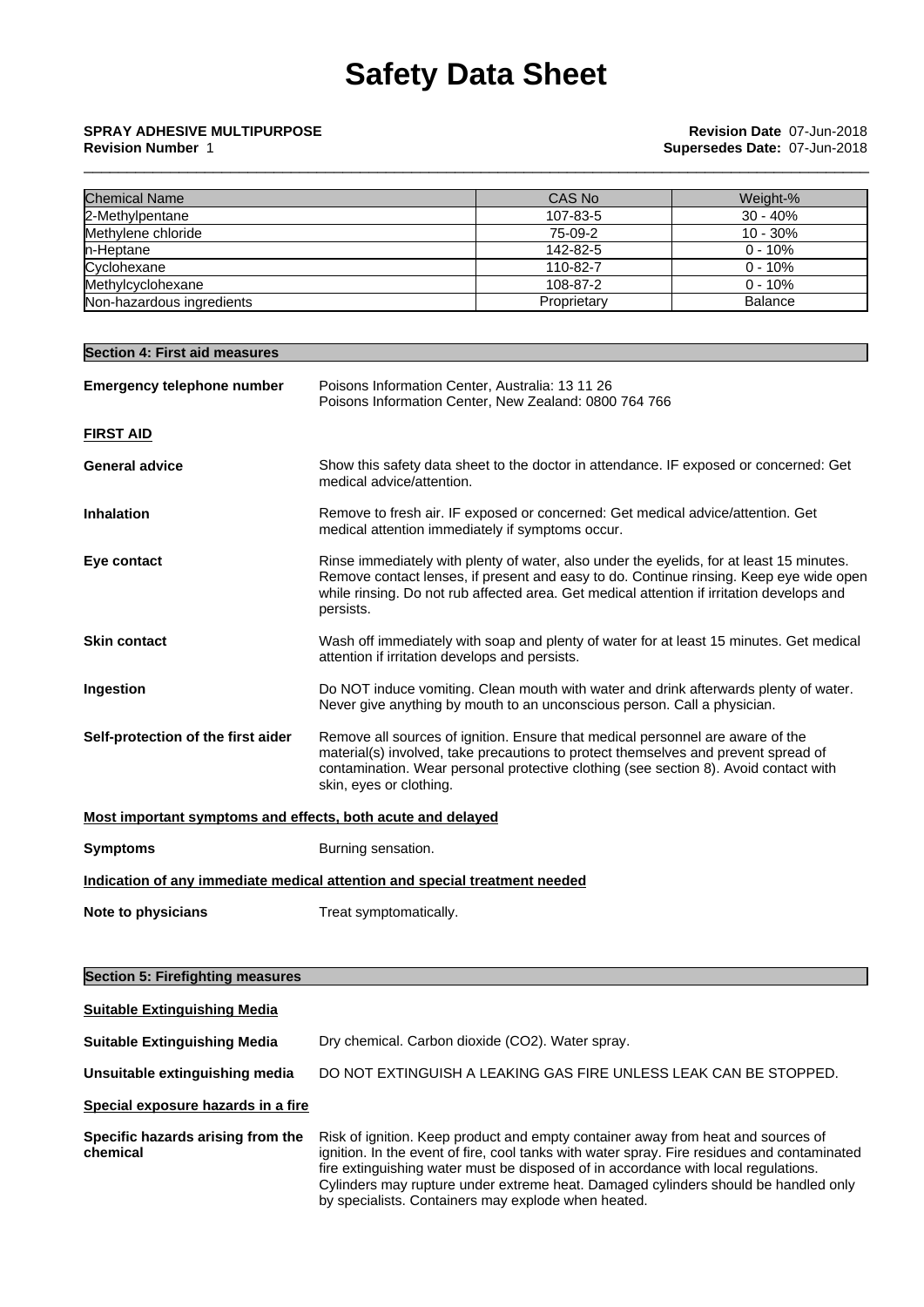### **Protective equipment and precautions for firefighters**

| Special protective equipment for<br>fire-fighters            | Firefighters should wear self-contained breathing apparatus and full firefighting turnout<br>gear. Use personal protection equipment.                                                                                                                                                                                                                                                                                                                                                                                                                                                                                                                                                                                                                                                                                                                          |  |
|--------------------------------------------------------------|----------------------------------------------------------------------------------------------------------------------------------------------------------------------------------------------------------------------------------------------------------------------------------------------------------------------------------------------------------------------------------------------------------------------------------------------------------------------------------------------------------------------------------------------------------------------------------------------------------------------------------------------------------------------------------------------------------------------------------------------------------------------------------------------------------------------------------------------------------------|--|
| Section 6: Accidental release measures                       |                                                                                                                                                                                                                                                                                                                                                                                                                                                                                                                                                                                                                                                                                                                                                                                                                                                                |  |
|                                                              | Personal precautions, protective equipment and emergency procedures                                                                                                                                                                                                                                                                                                                                                                                                                                                                                                                                                                                                                                                                                                                                                                                            |  |
| <b>Personal precautions</b>                                  | Evacuate personnel to safe areas. Use personal protective equipment as required. See<br>section 8 for more information. Avoid contact with skin, eyes or clothing. Ensure<br>adequate ventilation. Keep people away from and upwind of spill/leak. ELIMINATE all<br>ignition sources (no smoking, flares, sparks or flames in immediate area). Take<br>precautionary measures against static discharges.                                                                                                                                                                                                                                                                                                                                                                                                                                                       |  |
| <b>Other Information</b>                                     | Ventilate the area. Refer to protective measures listed in Sections 7 and 8.                                                                                                                                                                                                                                                                                                                                                                                                                                                                                                                                                                                                                                                                                                                                                                                   |  |
| For emergency responders                                     | Use personal protection recommended in Section 8.                                                                                                                                                                                                                                                                                                                                                                                                                                                                                                                                                                                                                                                                                                                                                                                                              |  |
| <b>Environmental Precautions</b>                             |                                                                                                                                                                                                                                                                                                                                                                                                                                                                                                                                                                                                                                                                                                                                                                                                                                                                |  |
| <b>Environmental precautions</b>                             | Refer to protective measures listed in Sections 7 and 8. Prevent further leakage or<br>spillage if safe to do so. Prevent product from entering drains.                                                                                                                                                                                                                                                                                                                                                                                                                                                                                                                                                                                                                                                                                                        |  |
| Methods and material for containment and cleaning up         |                                                                                                                                                                                                                                                                                                                                                                                                                                                                                                                                                                                                                                                                                                                                                                                                                                                                |  |
| <b>Methods for containment</b>                               | Stop leak if you can do it without risk. A vapor suppressing foam may be used to reduce<br>vapors. Dike far ahead of spill to collect runoff water. Keep out of drains, sewers, ditches<br>and waterways. Flood with water to complete polymerization and scrape off floor.                                                                                                                                                                                                                                                                                                                                                                                                                                                                                                                                                                                    |  |
| Methods for cleaning up                                      | Take precautionary measures against static discharges. Dam up. Soak up with inert<br>absorbent material. Pick up and transfer to properly labeled containers.                                                                                                                                                                                                                                                                                                                                                                                                                                                                                                                                                                                                                                                                                                  |  |
| Precautions to prevent secondary hazards                     |                                                                                                                                                                                                                                                                                                                                                                                                                                                                                                                                                                                                                                                                                                                                                                                                                                                                |  |
|                                                              | Prevention of secondary hazards Clean contaminated objects and areas thoroughly observing environmental regulations.                                                                                                                                                                                                                                                                                                                                                                                                                                                                                                                                                                                                                                                                                                                                           |  |
|                                                              | Section 7: Handling and storage, including how the chemical may be safely used                                                                                                                                                                                                                                                                                                                                                                                                                                                                                                                                                                                                                                                                                                                                                                                 |  |
| <b>Precautions for safe handling</b>                         |                                                                                                                                                                                                                                                                                                                                                                                                                                                                                                                                                                                                                                                                                                                                                                                                                                                                |  |
| Advice on safe handling                                      | Use personal protection equipment. Keep away from heat, hot surfaces, sparks, open<br>flames and other ignition sources. No smoking. Do not spray on an open flame or other<br>ignition source. Take necessary action to avoid static electricity discharge (which might<br>cause ignition of organic vapors). Use spark-proof tools and explosion-proof equipment.<br>Handle product only in closed system or provide appropriate exhaust ventilation. Keep in<br>an area equipped with sprinklers. Do not puncture or incinerate cans. Contents under<br>pressure. In case of rupture. Avoid breathing vapors or mists. Handle in accordance with<br>good industrial hygiene and safety practice. Avoid contact with skin, eyes or clothing. Do<br>not eat, drink or smoke when using this product. Take off contaminated clothing and<br>wash before reuse. |  |
| <b>General hygiene considerations</b>                        | Do not eat, drink or smoke when using this product. Contaminated work clothing should<br>not be allowed out of the workplace. Regular cleaning of equipment, work area and<br>clothing is recommended. Wash hands before breaks and immediately after handling the<br>product. Wear suitable gloves and eye/face protection. Avoid contact with skin, eyes or<br>clothing.                                                                                                                                                                                                                                                                                                                                                                                                                                                                                     |  |
| Conditions for safe storage, including any incompatibilities |                                                                                                                                                                                                                                                                                                                                                                                                                                                                                                                                                                                                                                                                                                                                                                                                                                                                |  |
| <b>Storage Conditions</b>                                    | Keep containers tightly closed in a dry, cool and well-ventilated place. Protect from                                                                                                                                                                                                                                                                                                                                                                                                                                                                                                                                                                                                                                                                                                                                                                          |  |

sunlight. Keep away from heat, sparks, flame and other sources of ignition (i.e., pilot lights, electric motors and static electricity). Keep in properly labeled containers. Do not store near combustible materials. Keep in an area equipped with sprinklers. Store in accordance with the particular national regulations. Store in accordance with local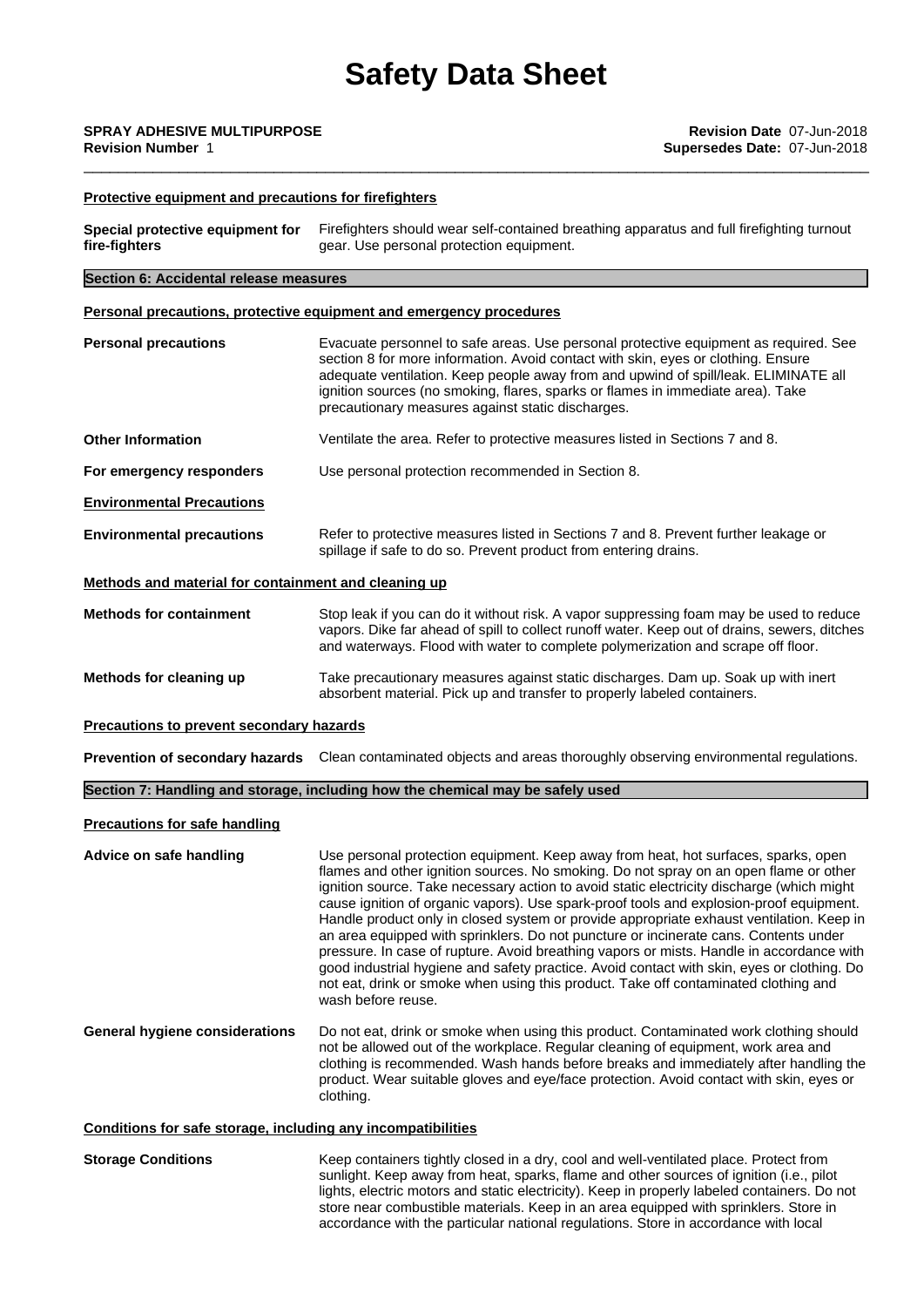### \_\_\_\_\_\_\_\_\_\_\_\_\_\_\_\_\_\_\_\_\_\_\_\_\_\_\_\_\_\_\_\_\_\_\_\_\_\_\_\_\_\_\_\_\_\_\_\_\_\_\_\_\_\_\_\_\_\_\_\_\_\_\_\_\_\_\_\_\_\_\_\_\_\_\_\_\_\_\_\_\_\_\_\_\_\_\_\_\_\_\_ **SPRAY ADHESIVE MULTIPURPOSE Revision Date** 07-Jun-2018 **Revision Number** 1 **Supersedes Date:** 07-Jun-2018

regulations.

**Incompatible materials** Strong acids. Strong bases. Strong oxidizing agents.

### **Section 8: Exposure controls and personal protection**

### **Control parameters**

### **Exposure Limits** .

| <b>Chemical Name</b> | Australia                  |
|----------------------|----------------------------|
| Methylene chloride   | 50 ppm TWA                 |
| 75-09-2              | 174 mg/m $3$ TWA           |
| n-Heptane            | 400 ppm TWA                |
| 142-82-5             | 1640 mg/m <sup>3</sup> TWA |
|                      | 500 ppm STEL               |
|                      | 2050 mg/m $3$ STEL         |
| Cyclohexane          | 100 ppm TWA                |
| 110-82-7             | 350 mg/m $3$ TWA           |
|                      | 300 ppm STEL               |
|                      | 1050 mg/m $3$ STEL         |
| Methylcyclohexane    | 400 ppm TWA                |
| 108-87-2             | 1610 mg/m <sup>3</sup> TWA |

*OEL as published by Safe Work Australia*

### **Appropriate engineering controls**

| <b>Engineering controls</b>                                             | <b>Showers</b><br>Eyewash stations<br>Ventilation systems.                                                                                                                                               |
|-------------------------------------------------------------------------|----------------------------------------------------------------------------------------------------------------------------------------------------------------------------------------------------------|
|                                                                         | Individual protection measures, such as personal protective equipment                                                                                                                                    |
| <b>Eye/face protection</b>                                              | Tight sealing safety goggles.                                                                                                                                                                            |
| Skin and body protection                                                | Wear suitable protective clothing. Long sleeved clothing. Chemical resistant apron.<br>Antistatic boots.                                                                                                 |
| <b>Hand protection</b>                                                  | Impervious gloves. Wear suitable gloves.                                                                                                                                                                 |
| <b>Respiratory protection</b><br><b>Environmental exposure controls</b> | No protective equipment is needed under normal use conditions. If exposure limits are<br>exceeded or irritation is experienced, ventilation and evacuation may be required.<br>No information available. |
|                                                                         |                                                                                                                                                                                                          |

### **Section 9: Physical and chemical properties**

### **Information on basic physical and chemical properties**

| <b>Physical State</b> |
|-----------------------|
| Appearance            |
| Color                 |
| Odor                  |
| Odor Threshold        |
|                       |

**Property Values Remarks• pH** No data available **Melting point / freezing point** No data available<br> **Boiling point / boiling range** Not applicable, Aerosol **Boiling point / boiling range Flash Point** Not applicable, Aerosol **Evaporation Rate** No data available<br> **Flammability (solid, gas)** Not applicable **Flammability** (solid, gas) **Flammability Limit in Air**

Aerosol Aerosol **Clear, colorless Solvent No information available**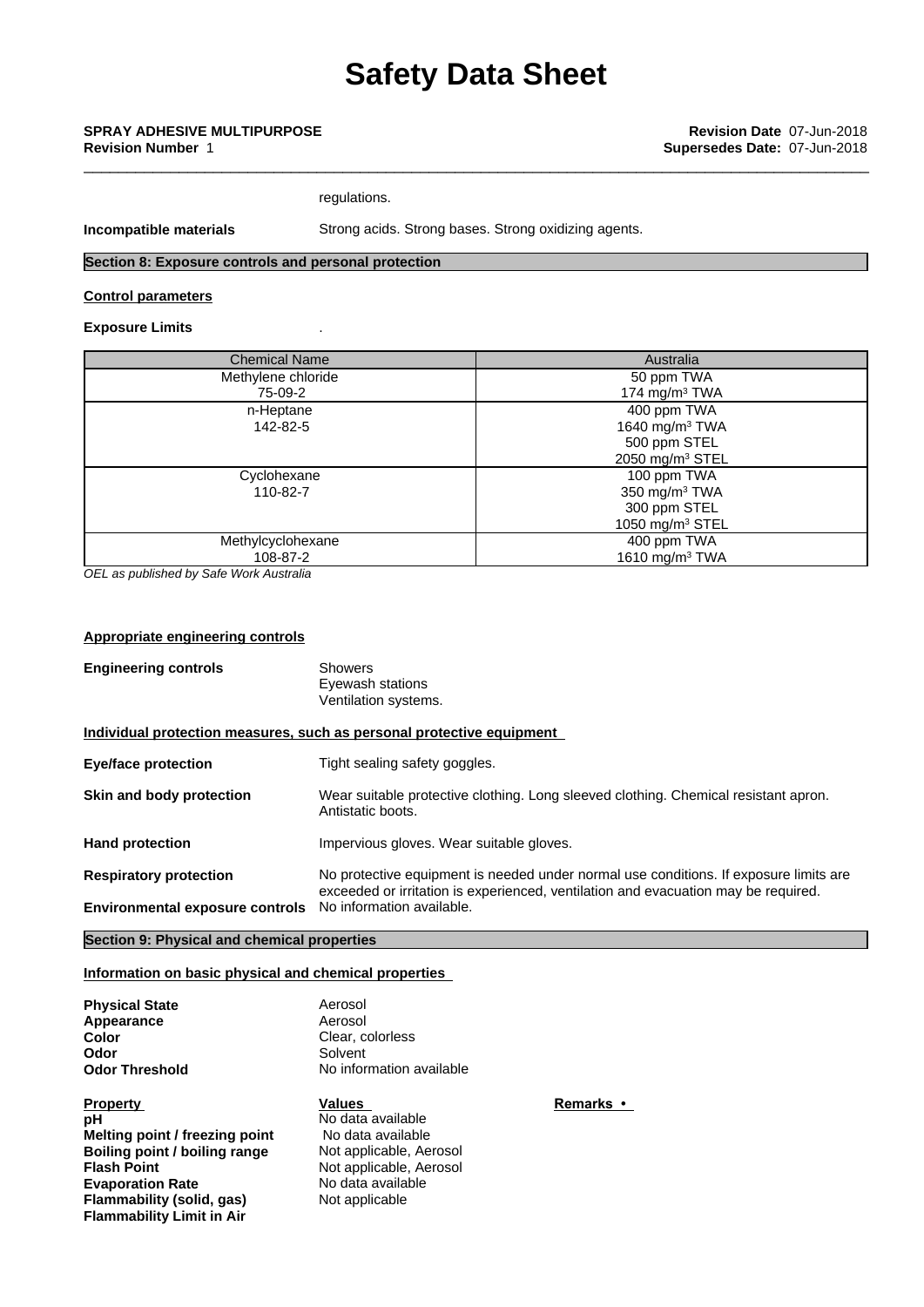### \_\_\_\_\_\_\_\_\_\_\_\_\_\_\_\_\_\_\_\_\_\_\_\_\_\_\_\_\_\_\_\_\_\_\_\_\_\_\_\_\_\_\_\_\_\_\_\_\_\_\_\_\_\_\_\_\_\_\_\_\_\_\_\_\_\_\_\_\_\_\_\_\_\_\_\_\_\_\_\_\_\_\_\_\_\_\_\_\_\_\_ **SPRAY ADHESIVE MULTIPURPOSE Revision Date** 07-Jun-2018 **Revision Number** 1 **Supersedes Date:** 07-Jun-2018

| <b>Upper flammability limit:</b><br>Lower flammability limit:<br><b>Vapor Pressure</b><br><b>Vapor Density</b><br><b>Relative Density</b><br><b>Water Solubility</b><br>Solubility(ies)<br><b>Partition Coefficient</b> | No data available<br>No data available<br>No data available<br>No data available<br>0.58<br>Insoluble in water<br>No data available<br>No data available                                                           |
|-------------------------------------------------------------------------------------------------------------------------------------------------------------------------------------------------------------------------|--------------------------------------------------------------------------------------------------------------------------------------------------------------------------------------------------------------------|
| <b>Autoignition Temperature</b><br><b>Decomposition Temperature</b><br><b>Kinematic Viscosity</b><br><b>Dynamic Viscosity</b>                                                                                           | $>495$ °C<br>No data available<br>No data available<br>No data available                                                                                                                                           |
| <b>Explosive properties</b><br><b>Oxidizing properties</b>                                                                                                                                                              | No information available<br>No information available                                                                                                                                                               |
| <b>OTHER INFORMATION</b><br>Solid content (%)<br><b>VOC</b><br><b>Density</b>                                                                                                                                           | No information available<br>No information available<br>No information available                                                                                                                                   |
| Section 10: Stability and reactivity                                                                                                                                                                                    |                                                                                                                                                                                                                    |
| <b>Reactivity</b>                                                                                                                                                                                                       |                                                                                                                                                                                                                    |
| <b>Reactivity</b>                                                                                                                                                                                                       | No information available.                                                                                                                                                                                          |
| <b>Chemical stability</b>                                                                                                                                                                                               |                                                                                                                                                                                                                    |
| <b>Stability</b>                                                                                                                                                                                                        | Stable under normal conditions.                                                                                                                                                                                    |
| <b>Explosion Data</b><br><b>Sensitivity to Mechanical</b><br>Impact<br>Sensitivity to Static Discharge Yes.                                                                                                             | None.                                                                                                                                                                                                              |
| <b>Possibility of Hazardous Reactions</b>                                                                                                                                                                               |                                                                                                                                                                                                                    |
| Possibility of hazardous reactions None under normal processing.                                                                                                                                                        |                                                                                                                                                                                                                    |
| <b>Conditions to avoid</b>                                                                                                                                                                                              |                                                                                                                                                                                                                    |
| <b>Conditions to avoid</b>                                                                                                                                                                                              | Heat, flames and sparks.                                                                                                                                                                                           |
| <b>Incompatible Materials</b>                                                                                                                                                                                           |                                                                                                                                                                                                                    |
| Incompatible materials                                                                                                                                                                                                  | Strong acids. Strong bases. Strong oxidizing agents.                                                                                                                                                               |
| <b>Hazardous decomposition products</b>                                                                                                                                                                                 |                                                                                                                                                                                                                    |
| <b>Hazardous decomposition</b><br>products                                                                                                                                                                              | None known based on information supplied.                                                                                                                                                                          |
| <b>Section 11: Toxicological information</b>                                                                                                                                                                            |                                                                                                                                                                                                                    |
| <b>Acute Toxicity</b>                                                                                                                                                                                                   |                                                                                                                                                                                                                    |
| Information on likely routes of exposure                                                                                                                                                                                |                                                                                                                                                                                                                    |
| <b>Product Information</b>                                                                                                                                                                                              |                                                                                                                                                                                                                    |
| <b>Inhalation</b>                                                                                                                                                                                                       | Intentional misuse by deliberately concentrating and inhaling contents may be harmful or<br>fatal. Specific test data for the substance or mixture is not available. May cause irritation<br>of respiratory tract. |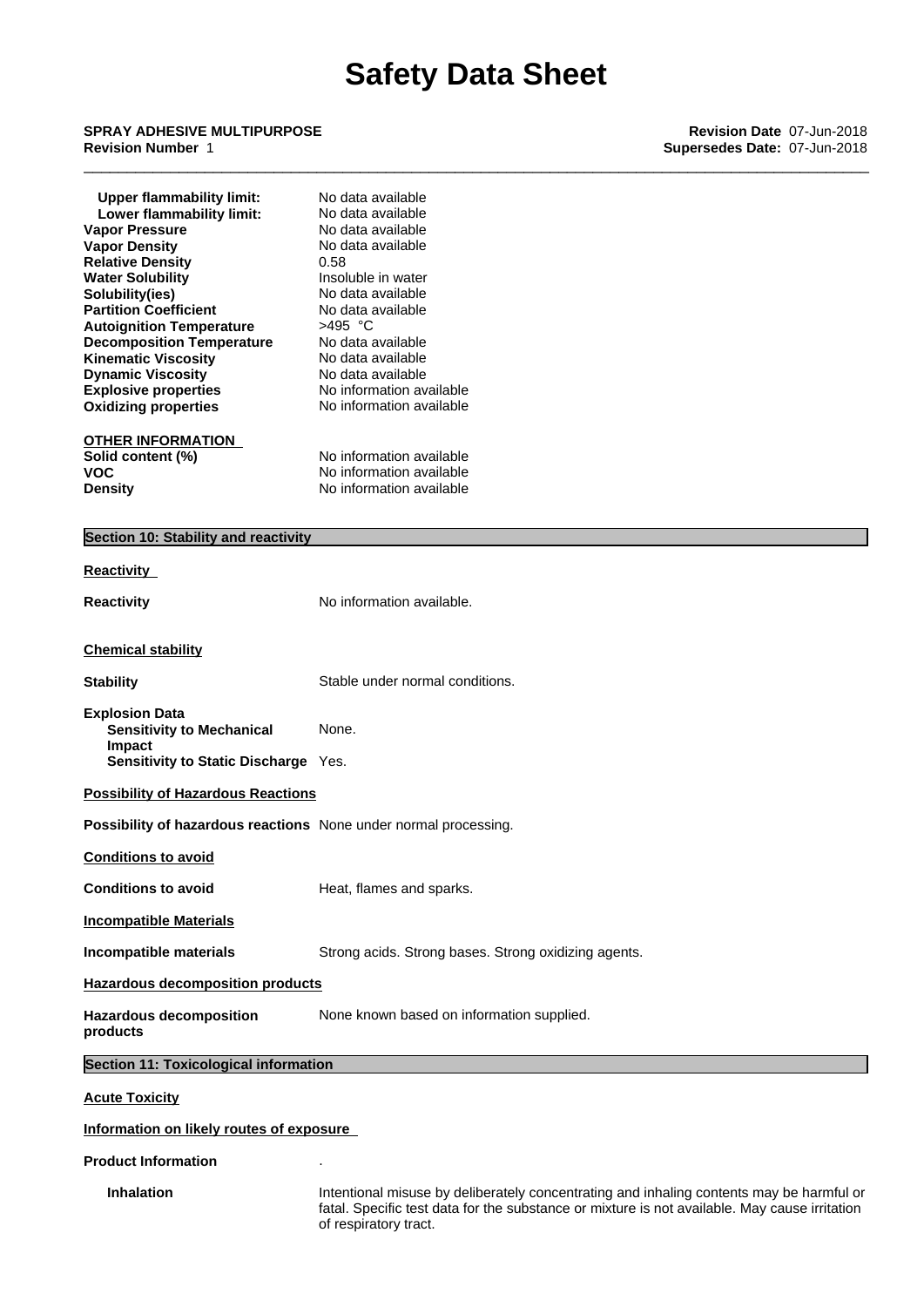| Eye contact                                          | Specific test data for the substance or mixture is not available. Irritating to eyes. (based<br>on components). Causes serious eye irritation.     |
|------------------------------------------------------|----------------------------------------------------------------------------------------------------------------------------------------------------|
| <b>Skin contact</b>                                  | Specific test data for the substance or mixture is not available. Causes skin irritation.<br>(based on components).                                |
| Ingestion                                            | Specific test data for the substance or mixture is not available Ingestion may cause<br>gastrointestinal irritation, nausea, vomiting and diarrhea |
| Symptoms                                             | Redness. May cause redness and tearing of the eyes.                                                                                                |
| Numerical measures of toxicity - Product Information |                                                                                                                                                    |

#### **The following values are calculated based on chapter 3.1 of the GHS document**

| ATEmix (oral)                             | 56,615.70 mg/kg       |
|-------------------------------------------|-----------------------|
| <b>ATEmix (dermal)</b>                    | $9,316.00$ mg/kg mg/l |
| ATEmix (inhalation-dust/mist) 183.00 mg/l |                       |

### **Component Information**

| <b>Chemical Name</b> | Oral LD50             | <b>Dermal LD50</b>                                             | <b>Inhalation LC50</b>             |
|----------------------|-----------------------|----------------------------------------------------------------|------------------------------------|
| Methylene chloride   | (Rat)<br>> 2000 mg/kg |                                                                | $>86$ mg/L (Rat) 4 h               |
| n-Heptane            |                       | (Rabbit)<br>$= 3000$ mg/kg (                                   | $= 103$ g/m <sup>3</sup> (Rat) 4 h |
| Cvclohexane          | = 12705 mg/kg (Rat)   | $>$ 2000 mg/kg (Rabbit)                                        | > 9500 ppm (Rat) 4 h               |
| Methylcyclohexane    | > 3200 mg/kg (Rat)    | ' >2920 mg/Kg bw (rat) 24 hour   > 23 mg/l (vapour) (Rat- OECD |                                    |
|                      |                       |                                                                | 403)                               |

*See section 16 for terms and abbreviations*

### **Delayed and immediate effects as well as chronic effects from short and long-term exposure**

**Skin corrosion/irritation** Classification based on data available for ingredients. Irritating to skin. **Serious eye damage/eye irritation** Classification based on data available for ingredients. Irritating to eyes. **Respiratory or skin sensitization** No information available. **Germ cell mutagenicity** No information available. **Carcinogenicity** No information available. None known.

The table below indicates whether each agency has listed any ingredient as a carcinogen.

|                                    | <b>Australia</b> |
|------------------------------------|------------------|
|                                    | Carc. 2          |
| No information available.          |                  |
| May cause drowsiness or dizziness. |                  |
| No information available.          |                  |
| No information available.          |                  |
|                                    |                  |

### **Section 12: Ecological information**

### **Ecotoxicity**

**Ecotoxicity** .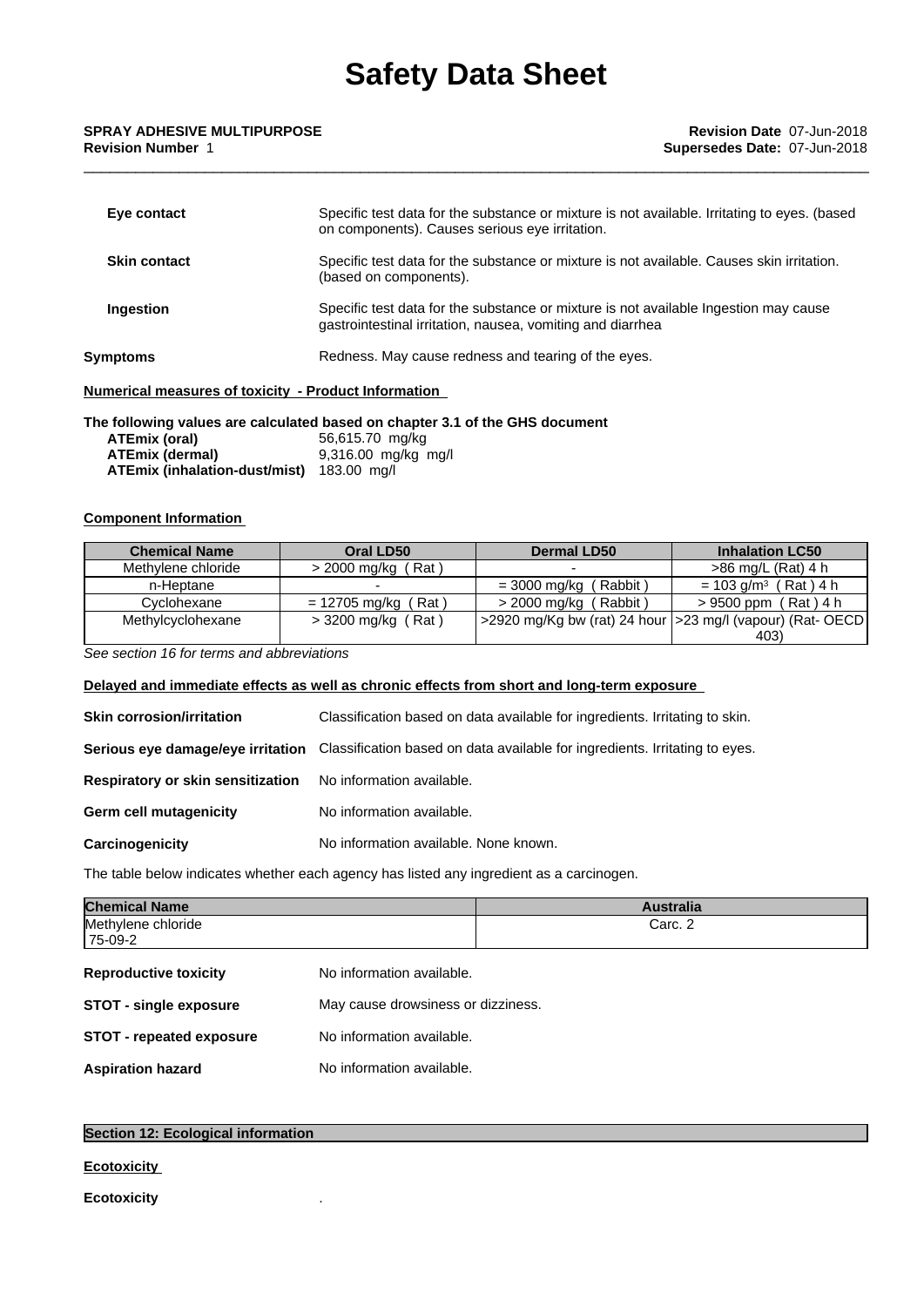### \_\_\_\_\_\_\_\_\_\_\_\_\_\_\_\_\_\_\_\_\_\_\_\_\_\_\_\_\_\_\_\_\_\_\_\_\_\_\_\_\_\_\_\_\_\_\_\_\_\_\_\_\_\_\_\_\_\_\_\_\_\_\_\_\_\_\_\_\_\_\_\_\_\_\_\_\_\_\_\_\_\_\_\_\_\_\_\_\_\_\_ **SPRAY ADHESIVE MULTIPURPOSE Revision Date** 07-Jun-2018 **Revision Number** 1 **Supersedes Date:** 07-Jun-2018

| <b>Chemical Name</b>                | <b>Algae/aquatic plants</b>                                                                          | <b>Fish</b>                                                                                                                                                                                                                                                                                | <b>Toxicity to</b><br><b>Microorganisms</b>                                 | <b>Crustacea</b>                                           |
|-------------------------------------|------------------------------------------------------------------------------------------------------|--------------------------------------------------------------------------------------------------------------------------------------------------------------------------------------------------------------------------------------------------------------------------------------------|-----------------------------------------------------------------------------|------------------------------------------------------------|
| Methylene chloride<br>75-09-2       | EC50 72 h > 500 mg/L<br>(Pseudokirchneriella<br>$> 500$ mg/L<br>(Pseudokirchneriella<br>subcapitata) | LC50 96 h = 193 mg/L<br>(Lepomis macrochirus<br>subcapitata) EC50 96 h   flow-through) LC50 96 h<br>$= 193$ mg/L (Lepomis<br>macrochirus static) LC50<br> 96 h  140.8 - 277.8 mg/L<br>(Pimephales promelas<br>flow-through) LC50 96 h<br>262 - 855 mg/L<br>(Pimephales promelas<br>static) | $EC50 = 1$ mg/L 24 h<br>$EC50 = 2.88$ mg/L 15<br>min                        | EC50 48 h = $27$ mg/L<br>(Daphnia magna)                   |
| n-Heptane                           |                                                                                                      | LC50 96 h = 375.0 mg/L                                                                                                                                                                                                                                                                     |                                                                             | EC50 24 h > 10 mg/L                                        |
| 142-82-5<br>Cyclohexane<br>110-82-7 | EC50 72 h > 9.3 mg/L<br>(Pseudokirchnerella<br>subcapitata)                                          | (Cichlid fish)<br>mg/L (Pimephales<br>promelas static) LC50<br>96 h 48.87 - 68.76 mg/L<br>(Poecilia reticulata<br>static) LC50 96 h 3.96 -<br>5.18 mg/L (Pimephales<br>promelas flow-through)<br>LC50 96 h 24.99 - 44.69<br>mg/L (Lepomis<br>macrochirus static)                           | LC50 96 h 23.03 - 42.07 EC50 = 85.5 mg/L 5 min  <br>$EC50 = 93$ mg/L 10 min | (Daphnia magna)<br>EC50 24 h > 400 mg/L<br>(Daphnia magna) |
| Methylcyclohexane<br>108-87-2       | $10$ mg/l<br>(Pseudokirchneriella<br>subcapitata - OECD<br>201)                                      | 2.07 mg/l (Oryzias<br>latipes)                                                                                                                                                                                                                                                             |                                                                             | 3 mg/l (Daphnia magna -<br><b>OECD 202)</b>                |

### **Persistence and degradability**

**Persistence and degradability** No information available.

### **Bioaccumulative potential**

**Bioaccumulative potential** There is no data for this product.

### **Component Information**

| <b>Chemical Name</b> | <b>Partition Coefficient</b> |
|----------------------|------------------------------|
| Methylene chloride   | 1.25                         |
| 75-09-2              |                              |
| n-Heptane            | 4.66                         |
| 142-82-5             |                              |
| Cyclohexane          | 3.44                         |
| 110-82-7             |                              |

### **Mobility**

| Waste treatment methods                    |                           |  |
|--------------------------------------------|---------------------------|--|
| <b>Section 13: Disposal considerstions</b> |                           |  |
| <b>Other Adverse Effects</b>               | No information available. |  |
| <b>Other Adverse Effects</b>               |                           |  |
| <b>Mobility</b>                            | No information available. |  |
| <b>Mobility in soil</b>                    | No information available. |  |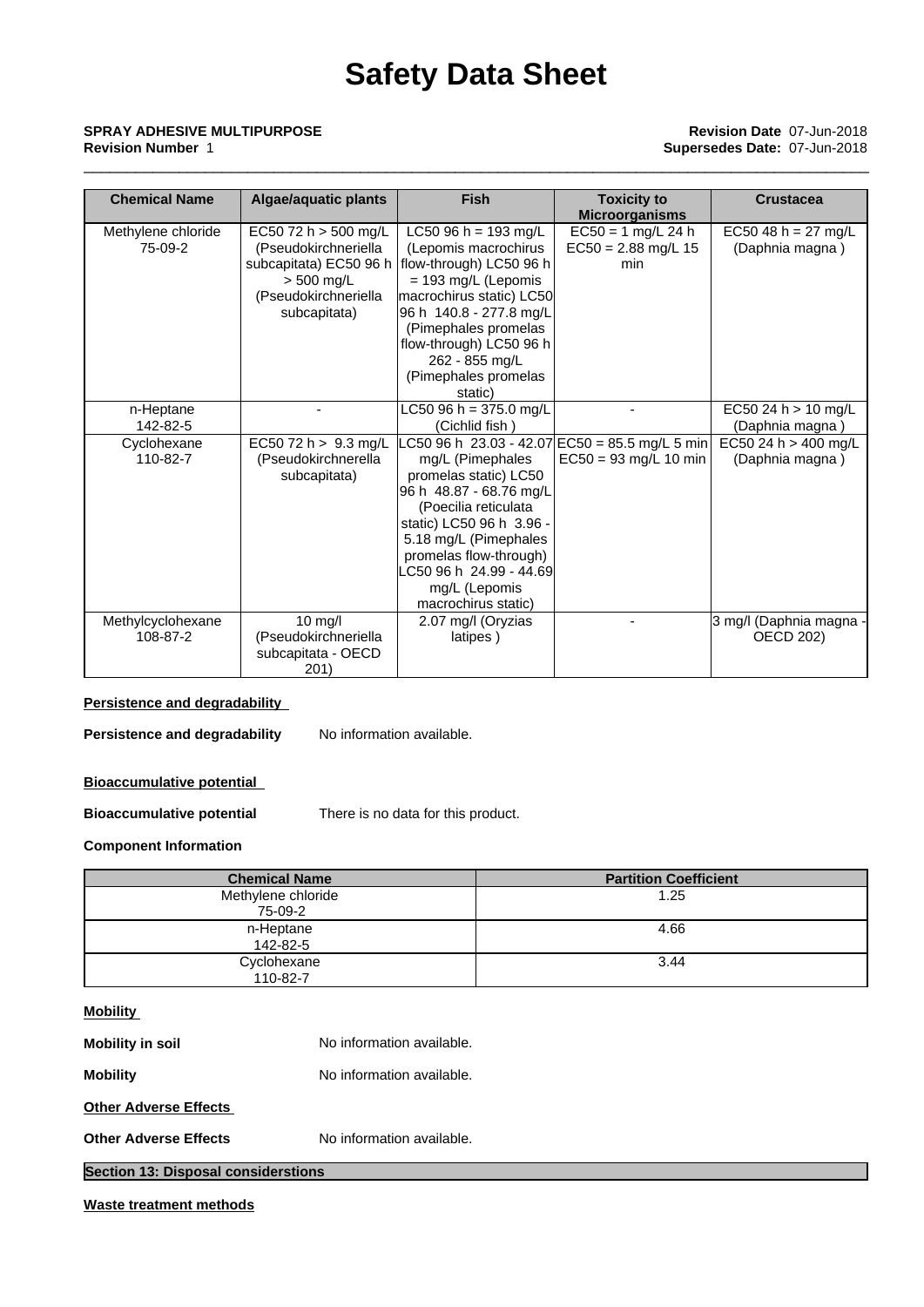| <b>SPRAY ADHESIVE MULTIPURPOSE</b> | <b>Revision Date 07-Jun-2018</b> |
|------------------------------------|----------------------------------|
| <b>Revision Number</b>             | Supersedes Date: 07-Jun-2018     |
|                                    |                                  |

| Waste from residues/unused<br>products   | Should not be released into the environment. Dispose of in accordance with local<br>regulations. Dispose of waste in accordance with environmental legislation. |  |  |
|------------------------------------------|-----------------------------------------------------------------------------------------------------------------------------------------------------------------|--|--|
| <b>Contaminated packaging</b>            | Do not reuse empty containers.                                                                                                                                  |  |  |
| <b>Section 14: TRANSPORT INFORMATION</b> |                                                                                                                                                                 |  |  |
| <b>ADG</b>                               |                                                                                                                                                                 |  |  |
| <b>UN Number</b>                         | UN1950                                                                                                                                                          |  |  |
| Proper shipping name                     | Aerosols                                                                                                                                                        |  |  |
| <b>Hazard Class</b>                      | 2                                                                                                                                                               |  |  |
| <b>Special Provisions</b>                | 63, 190, 277, 327, 344, 381                                                                                                                                     |  |  |
| <b>Description</b>                       | UN1950, Aerosols, 2                                                                                                                                             |  |  |
| <b>IATA</b>                              |                                                                                                                                                                 |  |  |
| <b>UN/ID No</b>                          | <b>UN1950</b>                                                                                                                                                   |  |  |
| Transport hazard class(es)               | 2.1                                                                                                                                                             |  |  |
| <b>ERG Code</b>                          | 10 <sub>L</sub>                                                                                                                                                 |  |  |
| <b>Special Provisions</b>                | A145, A167, A802                                                                                                                                                |  |  |
| <b>Limited Quantity (LQ)</b>             | 30 kg G                                                                                                                                                         |  |  |
| <b>Description</b>                       | UN1950, Aerosols, flammable, 2.1                                                                                                                                |  |  |
| <b>IMDG</b>                              |                                                                                                                                                                 |  |  |
| <b>UN Number</b>                         | <b>UN1950</b>                                                                                                                                                   |  |  |
| <b>Transport hazard class(es)</b>        | 2.1                                                                                                                                                             |  |  |
| EmS-No                                   | $F-D. S-U$                                                                                                                                                      |  |  |
| <b>Limited Quantity (LQ)</b>             | See SP277                                                                                                                                                       |  |  |
| <b>Special Provisions</b>                | 63,190, 277, 327, 344, 381, 959                                                                                                                                 |  |  |
| <b>Marine Pollutant</b>                  | Np.                                                                                                                                                             |  |  |
| <b>Description</b>                       | UN1950, Aerosols, 2.1                                                                                                                                           |  |  |
| No information available                 | Transport in bulk according to Annex II of MARPOL 73/78 and the IBC Code                                                                                        |  |  |

### **Section 15: Regulatory information**

### **REGULATORY INFORMATION**

### **National Regulations**

#### **Australia**

See section 8 for national exposure control parameters

### **Standard for Uniform Scheduling of Medicines and Poisons (SUSMP)**

Classified as a scheduled poison according to the Standard for Uniform Schedulingof Medicines and Poisons (SUSMP) **Poison Schedule Number** Not applicable

#### **National pollutant inventory**

Subject to reporting requirement

| <b>Chemical Name</b> | <b>National pollutant inventory</b>                       |
|----------------------|-----------------------------------------------------------|
| 2-Methylpentane      | 20 MW Threshold category 2b total                         |
| 107-83-5             | 60000 MWH Threshold category 2b total                     |
|                      | 1 tonne/h Threshold category 2a total                     |
|                      | 25 tonne/yr Threshold category 1a total                   |
|                      | 400 tonne/yr Threshold category 2a total                  |
|                      | 2000 tonne/yr Threshold category 2b total                 |
| Methylene chloride   | 10 tonne/yr Threshold category 1 20 MW Threshold category |
| 175-09-2             | 2b total                                                  |
|                      | 60000 MWH Threshold category 2b total                     |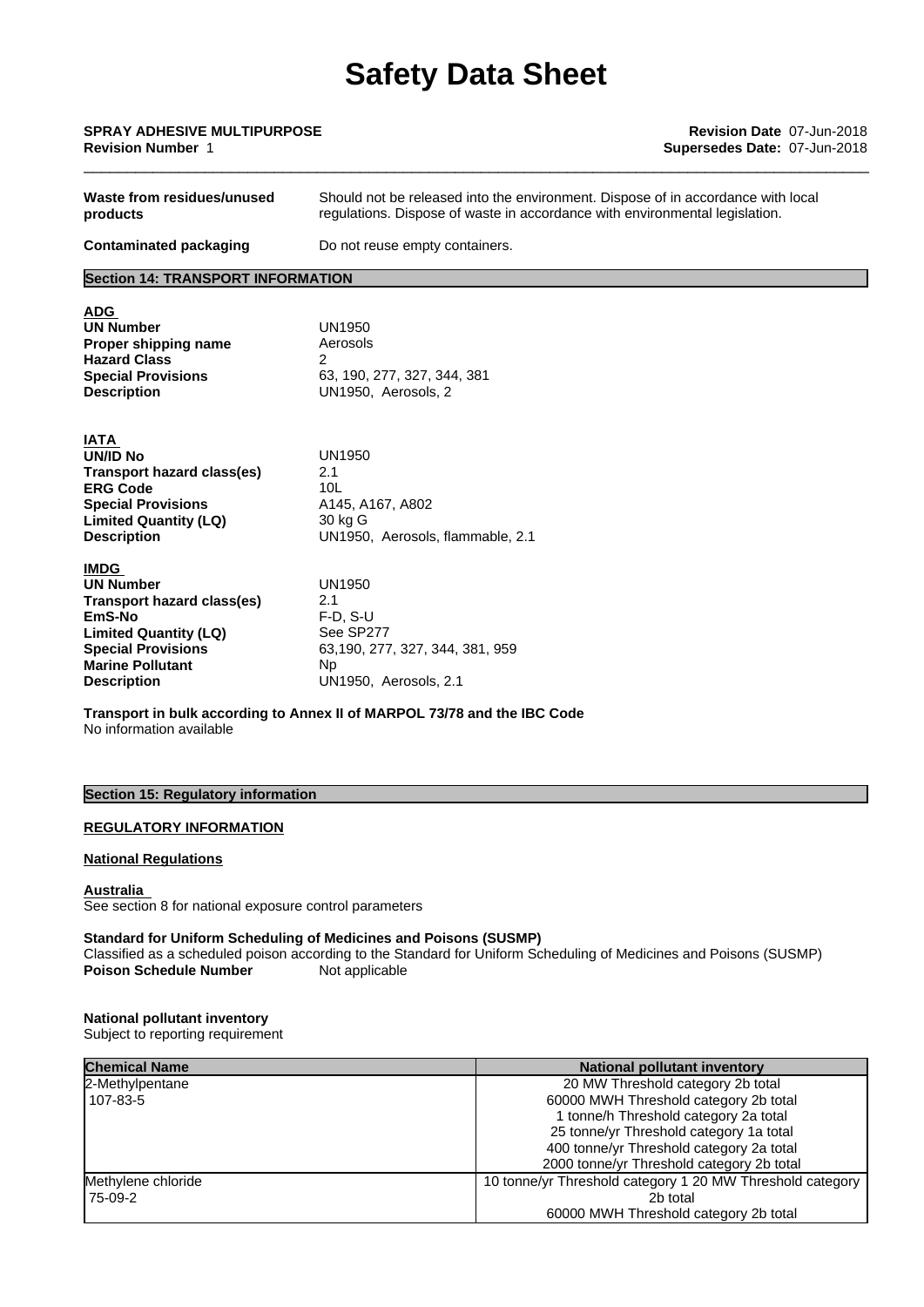|                   | 1 tonne/h Threshold category 2a total                     |
|-------------------|-----------------------------------------------------------|
|                   | 25 tonne/yr Threshold category 1a total                   |
|                   | 400 tonne/yr Threshold category 2a total                  |
|                   | 2000 tonne/yr Threshold category 2b total                 |
| n-Heptane         | 20 MW Threshold category 2b total                         |
| 142-82-5          | 60000 MWH Threshold category 2b total                     |
|                   | 1 tonne/h Threshold category 2a total                     |
|                   | 25 tonne/yr Threshold category 1a total                   |
|                   | 400 tonne/yr Threshold category 2a total                  |
|                   | 2000 tonne/yr Threshold category 2b total                 |
| Cyclohexane       | 10 tonne/yr Threshold category 1 20 MW Threshold category |
| 110-82-7          | 2b total                                                  |
|                   | 60000 MWH Threshold category 2b total                     |
|                   | 1 tonne/h Threshold category 2a total                     |
|                   | 25 tonne/yr Threshold category 1a total                   |
|                   | 400 tonne/yr Threshold category 2a total                  |
|                   | 2000 tonne/yr Threshold category 2b total                 |
| Methylcyclohexane | 20 MW Threshold category 2b total                         |
| 108-87-2          | 60000 MWH Threshold category 2b total                     |
|                   | 1 tonne/h Threshold category 2a total                     |
|                   | 25 tonne/yr Threshold category 1a total                   |
|                   | 400 tonne/yr Threshold category 2a total                  |
|                   | 2000 tonne/yr Threshold category 2b total                 |

### **International Inventories**

| <b>AICS</b>  | Listed     |
|--------------|------------|
| <b>NZIoC</b> | Not Listed |
| <b>ENCS</b>  | Not Listed |
| <b>IECSC</b> | Not Listed |
| <b>KECL</b>  | Not Listed |
| <b>PICCS</b> | Not Listed |

 **Legend:**

 **AICS** - Australian Inventory of Chemical Substances

 **NZIoC** - New Zealand Inventory of Chemicals

 **ENCS** - Japan Existing and New Chemical Substances

 **IECSC** - China Inventory of Existing Chemical Substances

 **KECL** - Korean Existing and Evaluated Chemical Substances

 **PICCS** - Philippines Inventory of Chemicals and Chemical Substances

**International Regulations**

**The Montreal Protocol on Substances that Deplete the Ozone Layer** Notapplicable

**The Stockholm Convention on Persistent Organic Pollutants** Not applicable

**The Rotterdam Convention** Not applicable

### **Section 16: Any other relevant information**

**Prepared By** Product Safety & Regulatory Affairs

**Revision Date** 07-Jun-2018

**Revision Note** First time release.

**Key or legend to abbreviations and acronyms used in the safety data sheet**

**Section 8: Exposure controls and personal protection**